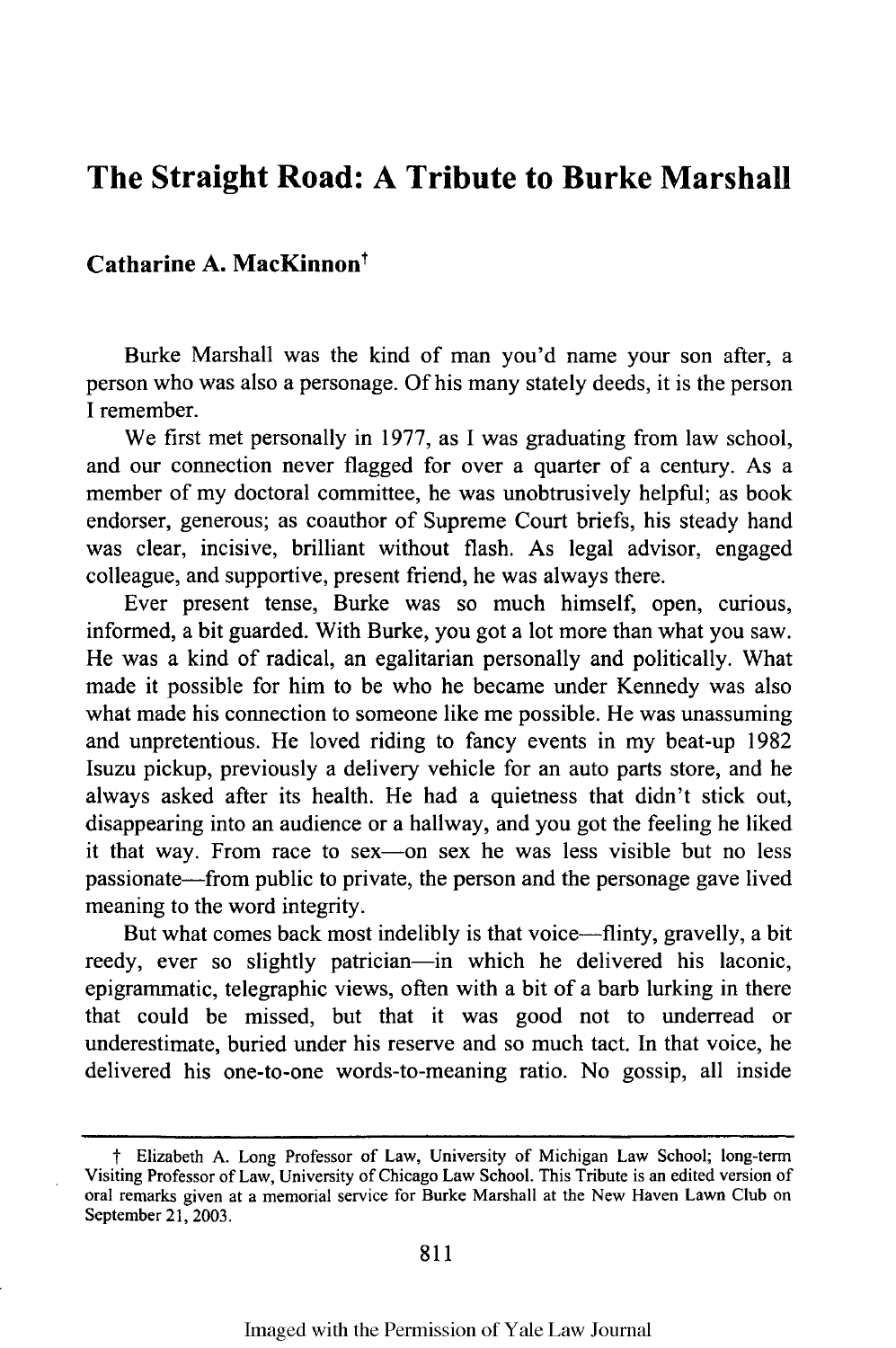story. No heavy judgment, all good counsel. Pithy without being terse, he got to the essence of things and people, summing up everyone and everything in—now that I count them—eight words or less.

From twenty-five years of our long-running conversation comes back his personal generosity, the way he never forgot who people really were. "He's an awfully nice fellow"—this of Ramsey Clark, whom he knew from Justice Department days and I was litigating against at the time. "Terrific stuff"—this of Renata Adler on libel, whom he took me to hear reading and speaking on that work.<sup>1</sup> "She's the real thing"—this of federal judge Gabrielle Kirk McDonald when she was appointed to the tribunal for the former Yugoslavia. And it was all true.

He was balanced, never overstated. Once, when I was reading Taylor Branch's wonderful history of the civil rights movement,<sup>2</sup> I told him, "Burke, there's quite a lot about you in that book." "What does he say?" asked Burke. "He says you're the guy everybody trusted." Burke took a beat. "Well... not everybody." Describe what was happening to you and Burke would say, "Kitty, that's awfully nice," and the sun came out, or "Well, that's pretty terrible," and you didn't feel so crazy for being outraged. And I've never run into those people who didn't trust Burke.

Then there were what I've come to think of as haiku by Burke: his ten op-eds in one eight-word sentence. "It was a relief when she stepped down"-this on testimony by someone other than Professor Hill at the Hill-Thomas hearings. "What they need around there is an adult"--- this on the search for White House counsel in a recent administration. His legal judgment was unsparing, including of himself. "Well, Kitty, then I did the wrong thing"--this of not filing an amicus brief in *Hudnut,* a case on pornography I worked on, when he learned that the Seventh Circuit opinion was summarily affirmed by the Supreme Court.<sup>3</sup> He was pragmatic and unapologetic. "It was for practical reasons at the time"--this from an animated discussion we had in connection with *United States v. Morrison,4* on why, way back then, he had. decided to defend Title VII under the Commerce Clause rather than the Equal Protection Clause. He stood his ground without rigidity. "Maybe it was overbroad, but I didn't think substantially so"—this on losing  $R.A.V.,$  a case on cross burning in which

2. TAYLOR BRANCH, PARTING THE WATERS: AMERICA **IN** THE **KING** YEARS, **1954-63** (1988).

4. 529 U.S. 598 (2000).

*<sup>1.</sup> See* **RENATA** ADLER, RECKLESS DISREGARD: *WESTMORELAND V. CBS ET AL., SHARON V. TIME* (1986).

*<sup>3.</sup> See* Am. Booksellers Ass'n v. Hudnut, 771 F.2d 323 (7th Cir. 1985), *aff'd,* 475 U.S. 1001 (1986) (mem.).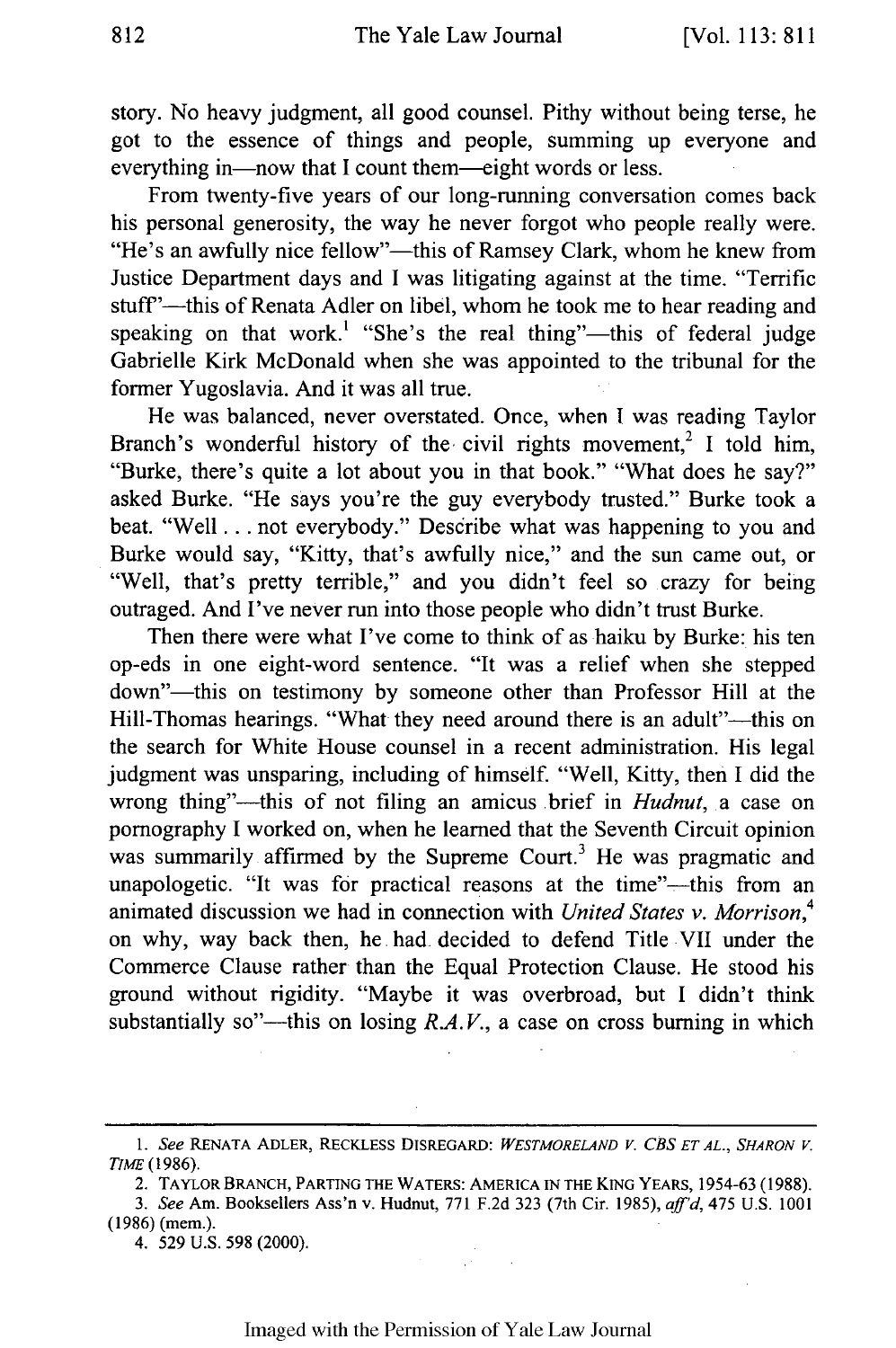we filed a brief together for the National Black Women's Health Project,<sup>5</sup> taking a position largely vindicated in *Virginia v. Black* last Term.<sup>6</sup>

Then there was Burke at the end of his rope with years of silent frustration, speaking of successive committee chairs as "each one more disorganized than the last," and of someone I think he would like you to guess, as "not a very trustworthy person."

He was wry, trenchant, and self-deprecatingly funny. As the years went on, and I increasingly asked after his health, one day it dawned on me to inquire after his beloved Violet, who was also, of course, getting on in years. "How's Violet's health?" He took a beat. "Her health problems are something that interferes with her tennis." Ever understated, deflecting attention from himself, he described his hours-long transfusions for the blood disease that took him: "Well, it *is* tedious, but you can read."

After Burke said what he had to say, there wasn't much left that needed saying. Call him out of the blue, he always made time, always sounded happy to hear, and always had the right question—which in my case was, "Where *are* you?" He always wanted to know. One day, toward the end of his life, he called by surprise early one morning. We were soon deep in discussing something political when I looked out the window and saw a bobcat. "Burke, there's a bobcat on the hill!" He took a beat. "What's it *doing?"*

He was such an unobtrusive presence, becoming the context for what is possible in your life. I feel unaccompanied without him.

So goodbye Burke, truth-teller, behind-the-scenes freedom fighter, quiet upright standup guy, self-effacing hero, always-there gentle friend. No more long discussions of cases where your simple questions always turn out to be the most crucial. No more early morning phone calls about the birds outside the window, your favorite pink flowers, or the train trips we dreamed of taking through the English countryside in the spring that you, thankfully, took. No more four-hour lunches with one glass of good red wine where you, old school, always grabbed the check with creative and unanswerable arguments that became a long-running joke: "You can take me out to dinner when you have a job." "It was my idea." "You came all this way." Late last year, I conceded defeat: "You never are going to let me take you out, are you." And so did you: "You can pay some other time." You won that one too.

The example of Burke's life leaves us with the question of whether the values he lived are the values that really are valued here and in public life: uprightness, lack of horn-blowing, smart practicality without opportunism,

<sup>5.</sup> Brief of Amicus Curiae the National Black Women's Health Project in Support of Respondent, R.A.V. v. City of St. Paul, 505 U.S. 377 (1992) (No. 90-7675).

<sup>6. 123</sup> S. Ct. 1536 (2003).